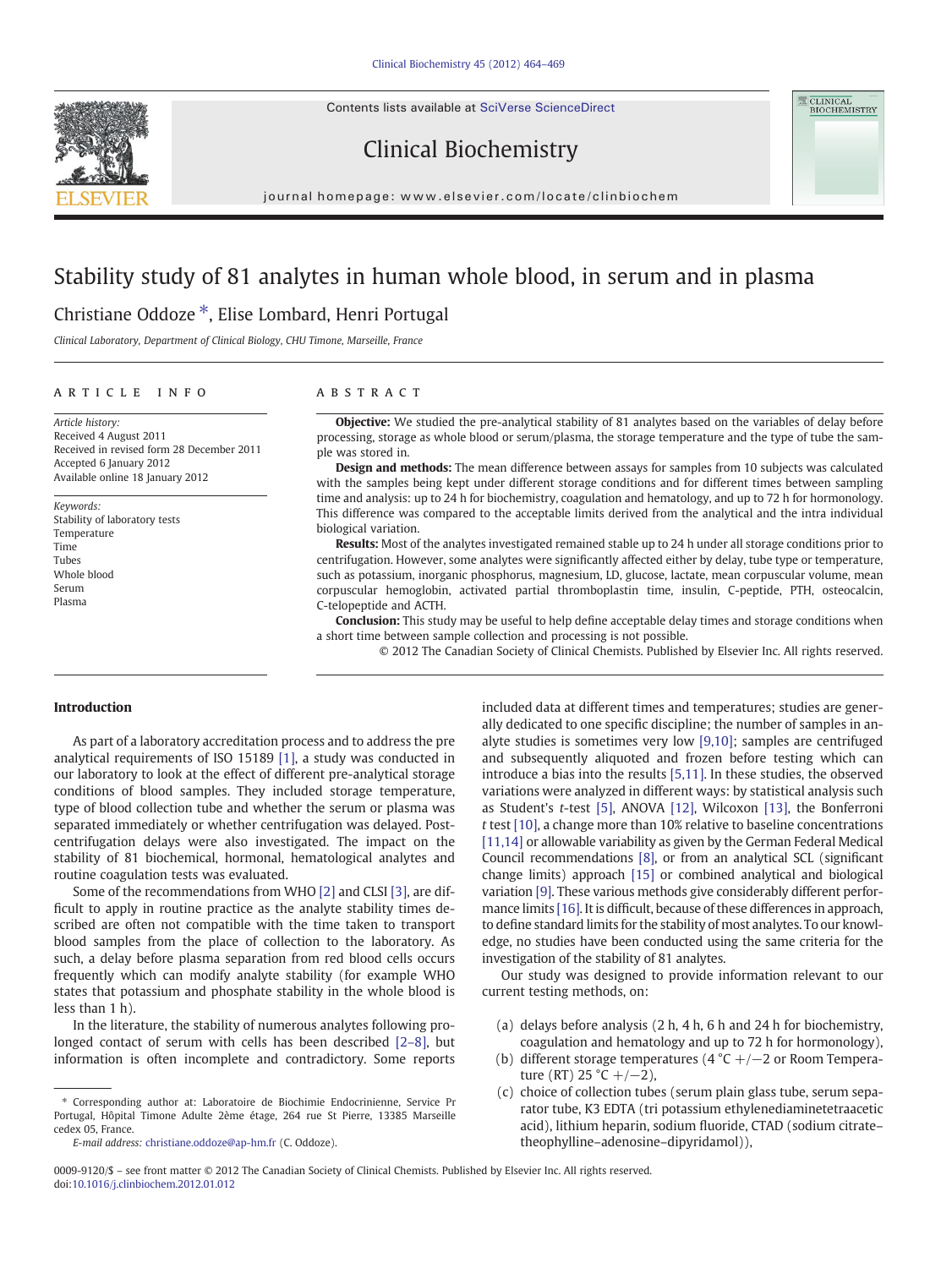(d) immediate separation versus delayed centrifugation before analysis.

#### Materials and methods

#### Subjects and collection tubes

Blood specimens were collected from a total of 50 apparently healthy donors following ethics committee approval (10 donors per analyte). Specimens from donors were used for multiple analytes.

Specific Becton Dickinson (BD) Vacutainer™ blood collection tubes were selected for each of the following analysis types:

Biochemistry analyses: plain glass tubes (ref 367614); serum separator tubes with clot activator BD SST™ II (ref 367957) and lithium heparin tubes (ref 368884).

Glucose and lactate: sodium fluoride tubes (ref 368521).

Hematology analysis: K3 EDTA tubes (ref 368860).

Coagulation analysis: CTAD tubes (ref 367599).

Hormonology analysis: plain glass tubes (ref 367614), BD SST™ II (ref 367957) and K3 EDTA tubes (ref 368860).

Lithium heparin tubes were used only for biochemistry analytes and then only tested up to a delay of 4 h. This was to investigate, particularly, the stability of electrolytes (especially potassium) and glucose, to identify any differences in stability versus plain glass tubes.

The SST™ II tubes were not tested in the whole blood portion of the study because we considered that analyte stability in whole blood in SST II tubes would be equivalent to analyte stability in plain glass serum tubes. The real advantage of SST™ II tubes is serum conservation after centrifugation thanks to cells being separated from the serum.

Filling and mixing of the tubes collected in the laboratory were performed according to the manufacturer's recommendations to avoid any collection order effect.

The collection duration (maximum 5 min) for each donor was sufficiently short to avoid any bias between first and last collected tube. In accordance with safe practice, a maximum of 115 mL (23 tubes) of blood was drawn from each donor.

Centrifugation also complied with BD's recommendations: 2000 g for 10 min at 20 °C except tubes for ACTH analysis where tubes were centrifuged at 2600 g for 10 min at  $+5$  °C.

After collection, the "T0" specimen (first time point) from each volunteer was centrifuged after 30 min for blood clotting for serum samples, and immediately after phlebotomy for plasma samples, and then analyzed. The mean of these results represented the initial value (T0) for each analyte.

The mean results, "Tx", from all ten volunteers for each analyte, each delay and each tube were obtained according to the two following methods.

For whole blood analyte stability, tubes were stored for the chosen delay either at 4 °C or RT and then were centrifuged and immediately analyzed.

For serum or plasma analyte stability, tubes were centrifuged either immediately or 30 min after phlebotomy, depending on whether the sample was plasma or serum, and stored either at 4 °C or RT and then analyzed after the chosen delay.

Each sample was analyzed in a primary tube without removing an aliquot or storage in a frozen state.

### Instruments

The analytes with their abbreviations and the instruments included in the study are summarized in Table 1.

| Analytes and instruments.<br>Table 1                                                                                                                                                                                                                                                                                                                                                                                                                                                                                                                                                                                                              |                                                                                                                                                                      |                                                     |                 |                                                                                                                                                                                                                                                                                                                                                                             |                                                                                                                            |                                                                                                                                                                                                                                                                                                                                                                                                                                             |                                                                                            |
|---------------------------------------------------------------------------------------------------------------------------------------------------------------------------------------------------------------------------------------------------------------------------------------------------------------------------------------------------------------------------------------------------------------------------------------------------------------------------------------------------------------------------------------------------------------------------------------------------------------------------------------------------|----------------------------------------------------------------------------------------------------------------------------------------------------------------------|-----------------------------------------------------|-----------------|-----------------------------------------------------------------------------------------------------------------------------------------------------------------------------------------------------------------------------------------------------------------------------------------------------------------------------------------------------------------------------|----------------------------------------------------------------------------------------------------------------------------|---------------------------------------------------------------------------------------------------------------------------------------------------------------------------------------------------------------------------------------------------------------------------------------------------------------------------------------------------------------------------------------------------------------------------------------------|--------------------------------------------------------------------------------------------|
| Biochemistry                                                                                                                                                                                                                                                                                                                                                                                                                                                                                                                                                                                                                                      |                                                                                                                                                                      |                                                     |                 | Hematology and coagulation                                                                                                                                                                                                                                                                                                                                                  |                                                                                                                            | Hormonology                                                                                                                                                                                                                                                                                                                                                                                                                                 |                                                                                            |
| Modular® PP (Roche Diagnostics)                                                                                                                                                                                                                                                                                                                                                                                                                                                                                                                                                                                                                   | BNProspec® (Siemens)                                                                                                                                                 | <b>RxLDimension®</b><br>(Siemens)                   | (Tosoth)<br>G5@ | Advia 120® (Siemens)                                                                                                                                                                                                                                                                                                                                                        | STAR® (Stago)                                                                                                              | (Roche Diagnostics)<br>Cobas® 6000 e601                                                                                                                                                                                                                                                                                                                                                                                                     | Liaison® (Diasorin)                                                                        |
| (TC), creatinine (CREA), creatine kinase (CK),<br>GGT), glucose (GLU), iron (Ir), lactate (LAC),<br>(TG), urea (BUN), uric acid (UA), cholesterol<br>total protein (TP), sodium (Na), triglyceride<br>calcium (Ca), chloride (Cl), total cholesterol<br>(AL), alkaline phosphatase (ALP), amylase<br>ructosamin (FRU), y-glutamyltransferase<br>lactate déshydrogénase (LD), lipase (LIP),<br>inorganic phosphorus (P), potassium (K),<br>AM), aspartate aminotransferase (AST),<br>magnesium (Mg), phospholipids (PLIP),<br>danine aminotransferase (ALT), albumin<br>total bilirubin (TB), bicarbonate (BIC),<br>component in HDL (HDL) and LDL | soluble transferrin receptor<br>HAP), o2 macroglobulin<br>(ApoA1), Apolipoprotein<br>AMG), transferrin (TF),<br>6 (ApoB), haptoglobine<br>Apolipoprotein A1<br>STFR) | Myoglobin (MG), HbA1c<br>C-Reactive Protein<br>CRP) |                 | Red blood cells counts (RBC), hemoglobin Fibrinogen (FG),<br>mean corpuscular volume (MCV), mean<br>MCHC), mean corpuscular hemoglobin<br>(MCH), white blood cell counts (WBC),<br>corpuscular hemoglobin concentration<br>concentration (HG), hematocrit (HT),<br>monocyte (M:C), lymphocyte (L:C)<br>neutrophil (N:C), eosinophil (E:C),<br>counts, platelet counts (P:C) | (APIT), Anti Thrombin<br>Thromboplastin Time<br>(PT), Factors II, X, V,<br>Prothrombin Time<br>Activated partial<br>I (AT) | (C P), C-telopeptide (CTELO), Insulin<br>(INS), follicle-stimulating hormone<br>(ACTH), cortisol (COR), C-peptide<br>vitamin B12 (vB12), DHEA sulfate<br>progesteron (PROG), folate (FOL),<br>(FSH), luteinizing hormone (LH),<br>estradiol (E2), osteocalcin (OST),<br>testosterone (TEST), TSH, free T3<br>Adrenocorticotrophic hormone<br>parathyroid hormone (PTH),<br>(DHEAS), prolactin (PROL),<br>$(F13)$ , free $T4$ $(F14)$ , SHBG | (Gh), insulin -like<br>Vitamin D (vit D),<br>growth hormone<br>growth factor<br>$(IGF-1).$ |

 $\mathbf{I}$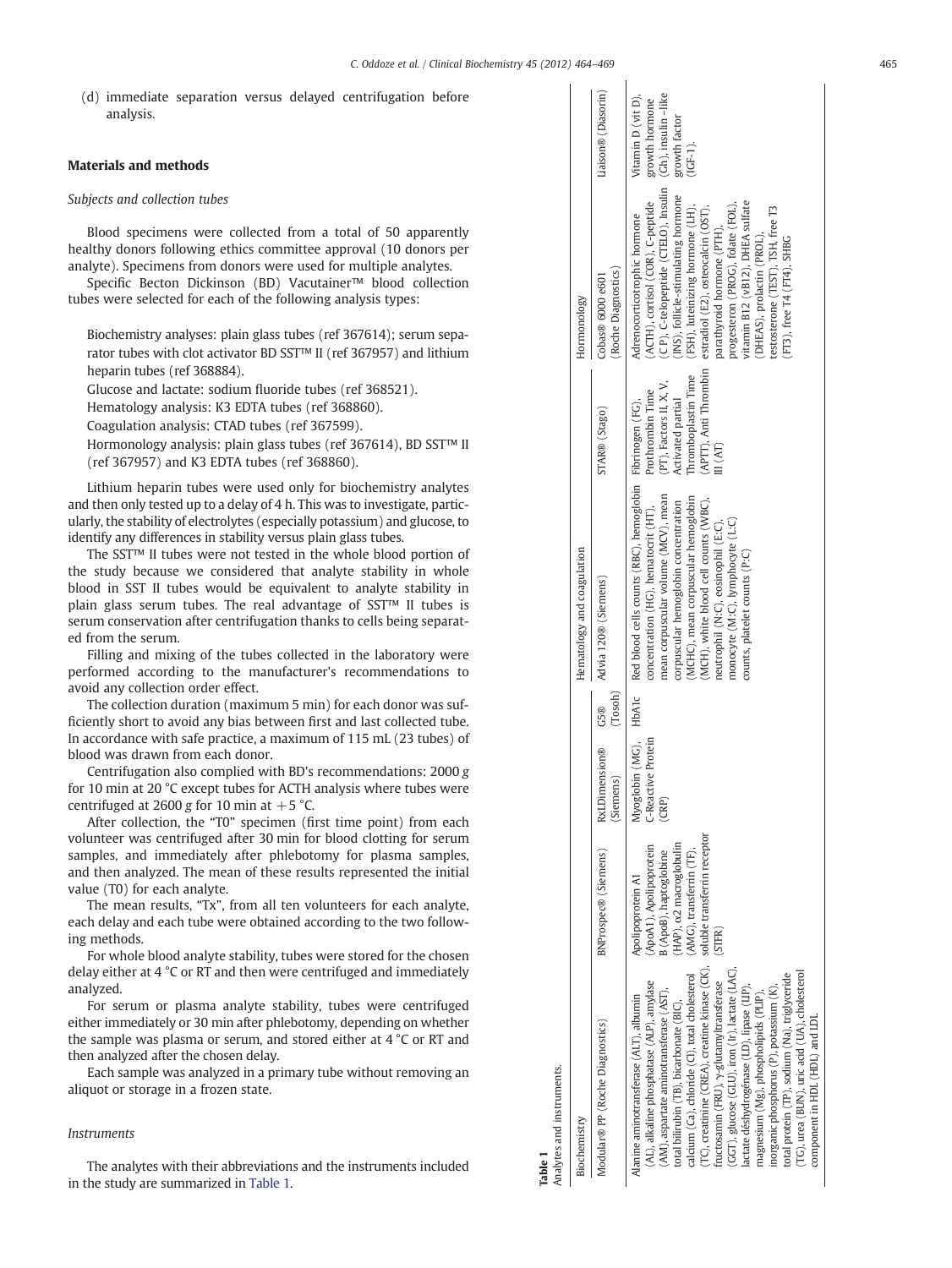#### **Statistics**

According to ISO GUIDE 30 [\[17\]:](#page-5-0) "stability is the ability of a sample to maintain the initially measured value, within specified limits, of a constituent over a period of time under specified storage conditions. The instability is given as an absolute difference, as a quotient or as a percentage deviation of results obtained from measurements at initial time (T0) and after a given period of time (Tx)".

The ten donors mean percentage deviation (or difference), [(Tx− T0)/T0] $\times$ 100, was calculated.

We considered 2 approaches for establishing outcome-related analytical performance goals:

- (a) The mean percentage deviation was compared to the Acceptable Change Limit (ACL), according to ISO 5725-6 [\[18\].](#page-5-0) The ACL for interpreting a measured difference is based on the analytical imprecision (CVa), using the formula  $ACL = 2.77$  CVa. The factor 2.77 is derived from  $Z\sqrt{2}$ , where  $Z=1.96$ , determined by the 95% of confidence interval value for bi-directional changes, and  $\sqrt{2}$  as we are comparing two results with the same CVa. We concluded that a mean percentage deviation greater than 2.77 CVa represents a probable difference in analyte concentration. The CVa was obtained from in house routine mean data of QC values accumulated over a six month period for each analyte.
- (b) The second approach had taken into account the acceptable imprecision based on the intra individual biological variation. According to the College of American Pathologists recommendations [\[19,20\],](#page-5-0) the imprecision of a method, for individual single and multipoint testing, should be equal or less than one-half of the average within-subject variation (CVb), and this should be the goal for short-term laboratory imprecision ( $\leq 0.5$  CVb). The CVb of each analyte was taken from the listing of biological variation for 316 analytes by Ricos et al. [\[21\]](#page-5-0). This database was most recently updated in 2010 but some analytes are still missing [\[22\].](#page-5-0)

For monitoring changes due to the instability of an analyte, in the same sample for a same individual, we combined the two approaches (analytical and intra-individual imprecisions) by the estimation of the square root of the sum of the squared analytic and biologic imprecisions, defined as the total change limit (TCL):

 $TCL = \ddot{O}(2.77 \text{ CVa})^2 + (0.5 \text{ CVb})^2$ .

If the results for an analyte had a mean percentage difference which exceeded the TCL, then the difference was judged to be significant and not to meet the stability criteria.

#### Table 2a

Stability of biochemical analytes on whole blood.

#### Results

Tables 2a and 2b show the statistical analysis for biochemistry, [Tables](#page-3-0) 3a and 3b for hematology and coagulation and [Tables](#page-4-0) 4a and [4b](#page-4-0) for hormonology. The tables compare the mean percentage differences with the TCL, with a " $+$ " for an increase and a " $-$ " for a decrease. These tables only show results for analytes exceeding the TCL because of prolonged contact with cells or delayed analysis.

For the 39 biochemistry analytes, the tests that were suitable for analysis after 24 h storage at 4 °C and RT in whole blood and in plasma glass tubes, BD SST™ II serum tubes or lithium heparin tubes were: sodium, chloride, total protein, albumin, calcium, urea, total bilirubin, uric acid, creatinine, total cholesterol, triglyceride, phospholipids, HDL and LDL cholesterol, fructosamine, iron, ALP, ALT, AST, CK, amylase, GGT, CRP, lipase, ApoA1, ApoB, haptoglobin, α2macroglobulin, transferrin, soluble transferrin receptor, myoglobin. HbA1c is stable in whole blood for 24 h stored at 4 °C and RT in K3 EDTA tubes.

Stability of hematological analytes is not affected by storage at 4 °C or RT in K3 EDTA up to 24 h, except for MCV and MCH which increase and decrease respectively after 6 h at RT.

The clotting factors investigated, except APTT, are remarkably stable in CTAD whole blood and plasma.

Thirteen of the twenty three tested hormones were not significantly affected up to 72 h in whole blood and in serum or plasma at 4 °C and RT in glass, in BD SST™ II and in K3 EDTA tubes: cortisol, IGF<sub>1</sub>, GH, vitamin D, TSH, FT<sub>4</sub>, FT<sub>3</sub>, LH, progesterone, testosterone, DHEA sulfate, vitamin B12, and SHBG (K3 EDTA is not recommended for SHBG by Roche Diagnostics).

#### Discussion

In this large study we investigated the effects that the time, the temperature, the type of tube and the delay before centrifugation have on the subsequent concentration of 81 analytes (about 20,000 tests).

Our definition of a change exceeding the analytic and biologic imprecision limit, defined as the TCL, tended to reflect the preanalytical instability.

Most tested analytes remained stable up to 24 h at all storage conditions prior to centrifugation, using our statistical approach. However, some important analytes were significantly affected because of:

– prolonged contact of plasma and serum with cells and leakage of intracellular constituents such as potassium, inorganic phosphorus, magnesium, LD.

| Analytes              | To            | Tubes      | <b>TCL</b> |                  | Mean difference% |                  |                |                 |            |                   |                 | Acceptable     |                |
|-----------------------|---------------|------------|------------|------------------|------------------|------------------|----------------|-----------------|------------|-------------------|-----------------|----------------|----------------|
|                       |               |            |            | T <sub>2</sub> h |                  | T <sub>4</sub> h |                | T6h             |            | T <sub>24</sub> h |                 | delays         |                |
|                       |               |            |            | 4 °C             | 25 °C            | $4^{\circ}C$     | 25 °C          | $4^{\circ}$ C   | 25 °C      | $4^{\circ}$ C     | 25 °C           | $4^{\circ}C$   | 25 °C          |
| $K^+$                 | $4.3$ mmol/L  | Glass tube | $+2.8%$    | $+8.7^{a}$       | $+2.4$           | $+18.3^{a}$      | $+2.4$         | $+36.1^{\circ}$ | $+3.8^{a}$ | $+132.0^{\circ}$  | $+18.7a$        | $<$ 2 h        | 4 <sub>h</sub> |
|                       |               | Li heparin |            | $+5.8^{a}$       | $+3.5^{\circ}$   | $+13.8^{a}$      | $+4.3^{\circ}$ | <b>NT</b>       | <b>NT</b>  | <b>NT</b>         | <b>NT</b>       | $<$ 2 h        | $<$ 2 h        |
| Bicarbonate           | 28.9 mmol/L   | Glass tube | $\pm 8.6%$ | $-1.3$           | $+0.9$           | $-1.4$           | $+1.4$         | $-5.0$          | $-6.6$     | $-0.9$            | $-5.1$          | 24 h           | 24 h           |
|                       |               | Li heparin |            | $-0.2$           | $+0.1$           | $-0.6$           | $-1.0$         | <b>NT</b>       | <b>NT</b>  | <b>NT</b>         | <b>NT</b>       | >4 h           | >4 h           |
| Inorganic phosphorous | $1.09$ mmol/L | Glass tube | $+5.2%$    | $+1.6$           | 0.0              | $+1.9$           | $-2.1$         | $-0.5$          | $-3.8$     | $-2.2$            | $+20.1^{\rm a}$ | 24 h           | 6 <sub>h</sub> |
|                       |               | Li heparin |            | $+1.3$           | $-4.4$           | $+1.6$           | $-7.9^{\rm a}$ | <b>NT</b>       | <b>NT</b>  | <b>NT</b>         | NT              | >4 h           | 2 <sub>h</sub> |
| Lactate               | $1.33$ mmol/L | Fluoride   | $+17.8%$   | <b>NT</b>        | <b>NT</b>        | <b>NT</b>        | <b>NT</b>      | $+10.6$         | $+9.9$     | $+16.2$           | $+31.7a$        | 24h            | 6 <sub>h</sub> |
| LD                    | 158 UI/L      | Glass tube | $\pm 6.4%$ | $+5.1$           | $+6.5^{\circ}$   | 5.2              | $+6.8^{a}$     | $+6.8^{a}$      | $+11.3a$   | $+12.3^{\rm a}$   | $+14.0^{\rm a}$ | 4 h            | $<$ 2 h        |
| Glucose               | $4.73$ mmol/L | Glass tube | $+4.5%$    | $-4.0$           | $-9.5^{\rm a}$   | $-7.5^{\rm a}$   | $-17.0a$       | $-8.8^{a}$      | $-19.7a$   | $-33.0^{\rm a}$   | $-62.8a$        | 2 <sub>h</sub> | $<$ 2 h        |
|                       |               | Li heparin |            | $-4.3$           | $-10.0a$         | $-6.7a$          | $-15.8a$       | <b>NT</b>       | <b>NT</b>  | <b>NT</b>         | <b>NT</b>       | 2 <sub>h</sub> | $<$ 2 h        |
|                       |               | Fluoride   |            | <b>NT</b>        | <b>NT</b>        | <b>NT</b>        | <b>NT</b>      | $-0.3$          | $-0.6$     | 0.7               | $-0.9$          | 24 h           | 24 h           |
| Magnesium             | $0.86$ mmol/L | Glass tube | $\pm$ 5.5% | $-0.1$           | $+0.8$           | $-0.7$           | $+2.1$         | $+0.5$          | $+1.4$     | $+2.7$            | $+6.4^{\rm a}$  | 24 h           | 6 <sub>h</sub> |
|                       |               | Li heparin |            | $-0.3$           | $+0.1$           | $-0.7$           | $+0.5$         | <b>NT</b>       | <b>NT</b>  | NT                | <b>NT</b>       | >4             | >4 h           |

NT: non tested; To: initial value; TCL: Total Change Limit.

Exceeds the TCL.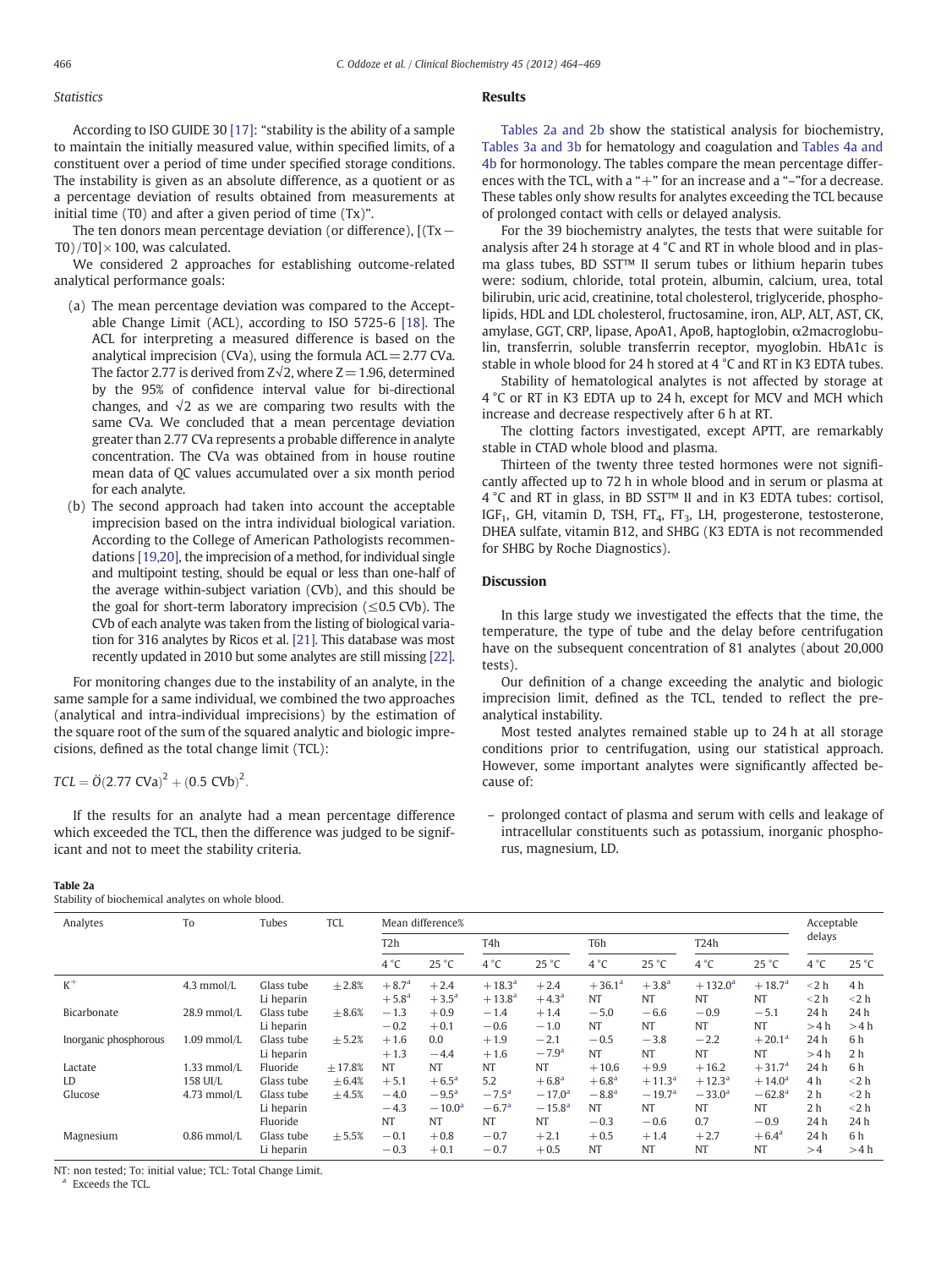<span id="page-3-0"></span>

| Table 2b                                              |  |
|-------------------------------------------------------|--|
| Stability of biochemical analytes on serum or plasma. |  |

| Analytes              | To            | Tube                   | <b>TCL</b> |                  | Mean difference% |               |           |           |                   |                   |                | Acceptable   |                |
|-----------------------|---------------|------------------------|------------|------------------|------------------|---------------|-----------|-----------|-------------------|-------------------|----------------|--------------|----------------|
|                       |               |                        |            | T <sub>2</sub> h |                  | T4h           |           | T6H       |                   | T <sub>24</sub> h |                | delays       |                |
|                       |               |                        |            | $4^{\circ}$ C    | 25 °C            | $4^{\circ}$ C | 25 °C     | 4 °C      | 25 °C             | $4^{\circ}C$      | 25 °C          | $4^{\circ}C$ | 25 °C          |
| $K^+$                 | 4.3 mmol/L    | Glass tube             | $\pm 28\%$ | $+0.7$           | $-0.6$           | $+1.0$        | $+1.5$    | $+2.8$    | $-1.0$            | $+20.6^{\rm a}$   | $+0.1$         | 6 h          | 24 h           |
|                       |               | <b>SST</b>             |            | $+1.1$           | $+0.6$           | $+1.3$        | <b>NT</b> | $+0.6$    | $+1.3$            | $+0.9$            | $+1.1$         | 24h          | 24 h           |
|                       |               | Li heparin             |            | $+08$            | $+1.2$           | $+14$         | $-1.8$    | <b>NT</b> | NT                | <b>NT</b>         | <b>NT</b>      | >4 h         | >4 h           |
| Bicarbonate           | 28.9 mmol/L   | Glass tube             | $\pm 8.6%$ | $+2.6$           | $+0.3$           | $+1.7$        | 0.0       | $-6.5$    | $-7.5$            | $-2.0$            | $-5.5$         | 24h          | 24 h           |
|                       |               | <b>SST</b>             |            | $+2.8$           | $+0.6$           | $+2.7$        | 0.0       | $-7.3$    | 13.0 <sup>a</sup> | $-8.8a$           | $-13.2a$       | 6 h          | 4 <sub>h</sub> |
|                       |               | Li heparin             |            | $+1.0$           | $-0.1$           | $-0.5$        | $-0.8$    | <b>NT</b> | <b>NT</b>         | <b>NT</b>         | NT             | >4 h         | >4 h           |
| Inorganic phosphorous | $1.09$ mmol/L | Glass tube             | $\pm$ 5.2% | $+0.3$           | $+1.9$           | $+0.4$        | $+0.9$    | $-18$     | 0.0               | $-0.4$            | $+7.0^{\rm a}$ | 24h          | 6h             |
|                       |               | <b>SST</b>             |            | $+0.8$           | $+1.1$           | $+0.5$        | $+2.1$    | $+0.1$    | $-0.8$            | $+2.6$            | $+3.8$         | 24h          | 24 h           |
|                       |               | Li heparin             |            | $+0.6$           | $+0.5$           | $+0.9$        | $+0.7$    | <b>NT</b> | NT                | <b>NT</b>         | <b>NT</b>      | >4 h         | >4 h           |
| Lactate               | $1.33$ mmol/L | Fluoride               | $+17.8%$   | <b>NT</b>        | <b>NT</b>        | <b>NT</b>     | <b>NT</b> | $+8.8$    | $+3.1$            | $+11.8$           | $+6.8$         | 24h          | 24 h           |
| LD                    | 158 UI/L      | Glass tube             | ± 6.40%    | <b>NT</b>        | <b>NT</b>        | <b>NT</b>     | <b>NT</b> | $-0.6$    | $+1.5$            | $+1.2$            | $+4.1$         | 24h          | 24 h           |
|                       |               | <b>SST</b>             |            | <b>NT</b>        | <b>NT</b>        | <b>NT</b>     | <b>NT</b> | $+3.8$    | $+5.8$            | 4.2               | $+6.9a$        | 24h          | 6h             |
| Glucose               | $4.73$ mmol/L | Glass tube $\pm 4.5\%$ | $\pm 4.5%$ | $-0.5$           | $+1.7$           | $-0.6$        | 0.0       | $-2.6$    | $-6.6a$           | $-11.9a$          | $-17.7a$       | 6 h          | 4 <sub>h</sub> |
|                       |               | <b>SST</b>             |            | $+1.2$           | $+0.8$           | $+0.9$        | $+2.0$    | $+0.9$    | $+1.7$            | $+1.1$            | $+0.6$         | 24 h         | 24 h           |
|                       |               | Li heparin             |            | $-1.1$           | 0.0              | $-1.9$        | $-2.8$    | <b>NT</b> | NT                | NT                | <b>NT</b>      | >4 h         | >4 h           |
|                       |               | Fluoride               |            | NT               | <b>NT</b>        | <b>NT</b>     | <b>NT</b> | 0.0       | 0.0               | 0.0               | 0.0            | 24h          | 24 h           |
| Magnesium             | $0.86$ mmol/L | Glass tube             | $\pm 5.5%$ | $-0.3$           | $-0.7$           | $-0.8$        | $-0.1$    | $-0.1$    | $+0.6$            | $+0.5$            | $+2.5$         | 24h          | 24 h           |
|                       |               | <b>SST</b>             |            | $-0.8$           | $-0.6$           | 0.0           | $-1.0$    | $-0.4$    | $+1.1$            | $+0.1$            | $+1.4$         | 24 h         | 24 h           |
|                       |               | Li heparin             |            | $-0.5$           | $-0.6$           | $-0.5$        | $+0.1$    | <b>NT</b> | NT                | <b>NT</b>         | <b>NT</b>      | >4 h         | 4 h            |

NT: no tested; To: initial value; TCL: Total Change Limit.

Exceeds the TCL.

– glycolysis in cells which consumes glucose and produces lactate.

- some changes were temperature dependent such as for potassium (more stable at 25 °C), phosphorus, magnesium, and glucose (more stable at 4 °C) and for hematological parameters: MCV and MCH were more stable at 4 °C.
- – degradation of proteins and peptides by blood enzymes; samples collected in tubes with EDTA as anticoagulant and transported at 4 °C were practical for the measurement of hormones because EDTA is known to protect peptides from proteolysis.

The percentage change in potassium  $(+6$  to 9% after 2 h) is greatest at 4 °C because the lower temperature induced inhibition of Na–K ATPase pump that leads to increased release of potassium from cells. The change became clinically significant within 6 h of serum-clot contact at RT which is in agreement with some authors [\[4,9\]](#page-5-0), but not with others [\[5,6,8\].](#page-5-0)

Glucose is stable for 24 h in whole blood stored at 4 °C and 25 °C only in sodium fluoride tubes because glycolysis is inhibited by this additive [\[23\].](#page-5-0) In all the other tubes we observed a significant decrease according to the time the sample was left in contact with cells. This decrease was greater at RT ( $-10\%$ ) than at 4 °C ( $-4\%$ ) after 2 h, as previously described in the literature because glycolysis is slowed by low temperature. The decrease of glucose is mirrored by a time – and temperature – dependent increase in lactate concentration [\[24\]](#page-5-0).

The increase of LD activity during the first 2 h is due to change in cell membrane activity. This increase at RT is very small  $(+6.5%)$  during the first 4 h, but exceeded our analytical and biological limits

#### Table 3a

| Analytes To |                   | Tube TCL          |       | Mean difference% |                                                      |        | Acceptable |
|-------------|-------------------|-------------------|-------|------------------|------------------------------------------------------|--------|------------|
|             |                   |                   | T 6 h |                  | T 24 h                                               | delays |            |
|             |                   |                   |       |                  | 4 °C 25 °C 4 °C 25 °C 4 °C 25 °C                     |        |            |
| <b>MCV</b>  | $85.2$ fl.        | K3<br><b>EDTA</b> |       |                  | $+1.7\% + 0.4 + 1.2 + 0.8 + 4.9\degree$ 24 h 6 h     |        |            |
| <b>MCH</b>  | 21.1<br>mmol/L Er | K3<br><b>EDTA</b> |       |                  | $+2.8\%$ $-0.5$ $-1.3$ $-1.0$ $-4.8\degree$ 24 h 6 h |        |            |
| <b>APTT</b> | 32 <sub>s</sub>   |                   |       |                  | CTAD $+5.3\% +3.9 +3.6 +10.0^a +5.4^a$ 6h 6h         |        |            |

To: initial value; TCL: Total Change Limit; Er: erythrocytes.

Exceeds the TCL.

(6.4%). Zhang et al. [\[9\]](#page-5-0) observed values remaining within the clinically acceptable limits until 24 h because his limit was 9.5%. The question is to know if such a small increase will cause changes in clinical interpretation. Beyond 6 h the activity increases  $(>10%)$  so that the results overestimate LD. Storage is better at 4 °C (4 h) than RT (<2 h).

For hematological analytes, MCV and MCH increase  $(+4.9%)$  and decrease  $(-4.8%)$  respectively at 24 h at RT. These observations are consistent with those of Imeri et al. [\[12\]](#page-5-0).

For coagulation tests, APTT increases after 6 h at 4 °C and RT (respectively 10.1 and 8.5% at 24 h) as previously described, but Zurcher et al. [\[25\]](#page-5-0) do not observe a significant difference because they decided to consider a 10% change limit which is larger than our TCL (5.28%).

The estradiol instability has been reported previously and seems to be collection volume dependent [\[26](#page-5-0)–28].

We observed a temperature effect on several hormonological analytes: insulin is stable only for 6 h at RT in glass tubes and then decreases, but is stable 72 h at 4 °C. However, insulin is also very sensitive to hemolysis providing liberation of intra-erythrocyte insulinase.

Except in K3 EDTA, stability of C-peptide and PTH is lower at RT than at 4 °C, folate shows a better stability at 4 °C, and osteocalcin is stable 48 h at 4 °C, but not at RT.

This study demonstrated that for all these hormones, except ACTH (24 h) and osteocalcin (48 h), collection into K3 EDTA, transport and storage in whole blood at 4 °C is practical up to 72 h. K3 EDTA is the recommended sample type in which ACTH is stable for 24 h [\[14\]](#page-5-0).

Our results in whole blood are consistent with WHO for several analytes as LD, LH, FSH, prolactin, PTH, TSH, cortisol, DHEAS, testosterone and vitamin D. However, it should be noted that we observe improved stability in our study: bicarbonate is stable 24 h in glass tubes at RT, instead of 30 min in WHO, and, in K3 EDTA at RT, insulin is stable 72 h versus 15 min, C peptide 24 h versus 6 h, and osteocalcin

| Table 3b                                     |  |  |
|----------------------------------------------|--|--|
| Stability of coagulation analytes on plasma. |  |  |

| Analytes To Tube TCL |  |       | Mean difference%                 |                                                                  |  |        | Acceptable |
|----------------------|--|-------|----------------------------------|------------------------------------------------------------------|--|--------|------------|
|                      |  | T 6 h |                                  | T 24 h                                                           |  | delays |            |
|                      |  |       | 4 °C 25 °C 4 °C 25 °C 4 °C 25 °C |                                                                  |  |        |            |
| <b>APTT</b>          |  |       |                                  | 32 s CTAD $\pm 5.3\% + 4.5 + 3.5 + 10.1\degree + 8.5\degree$ 6 h |  |        | 6 h        |

To: initial value; TCL: Total Change Limit; Er: erythrocytes. Exceeds the TCL.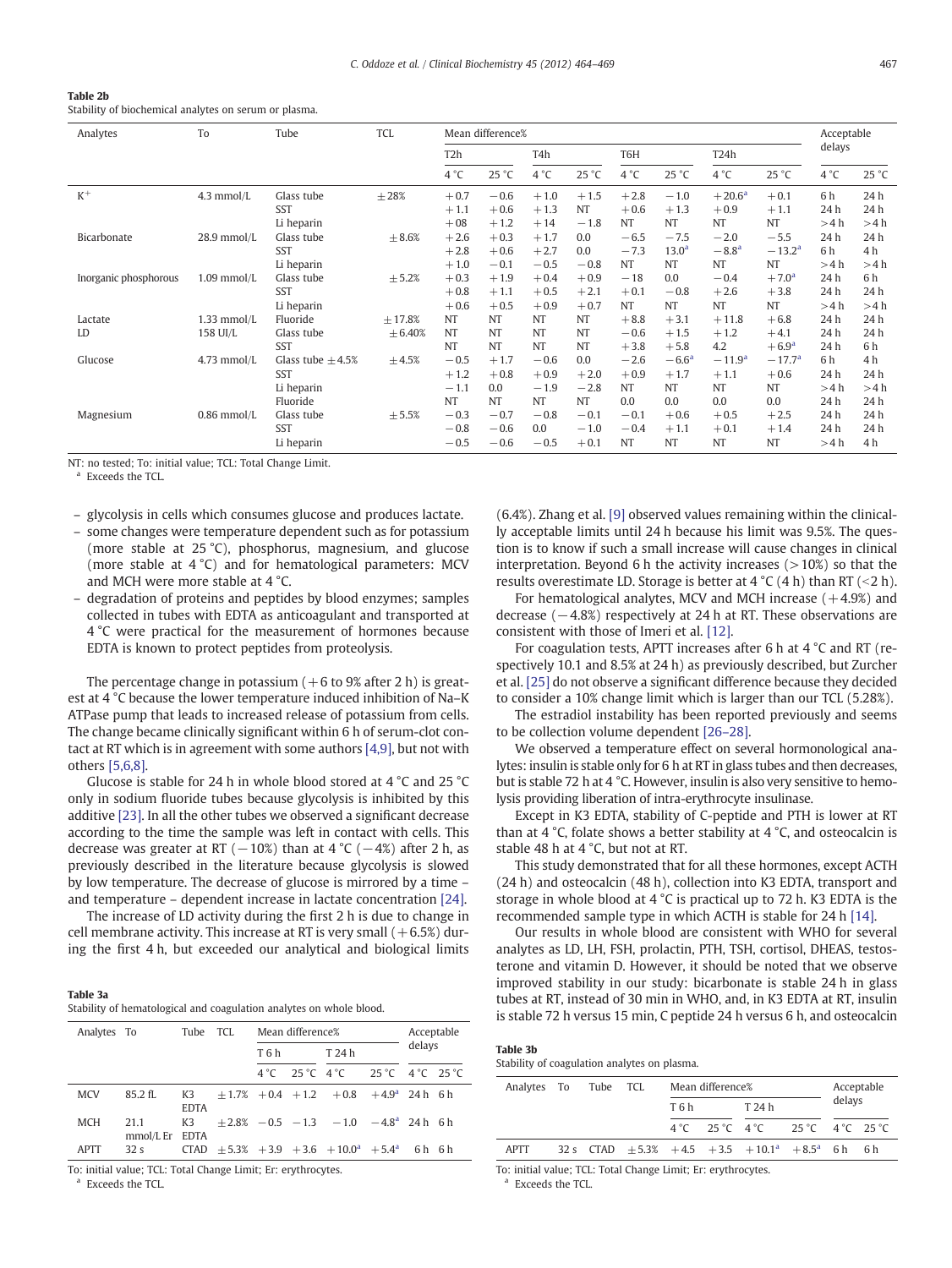<span id="page-4-0"></span>

| Table 4a                                             |  |
|------------------------------------------------------|--|
| Stability of hormonological analytes on whole blood. |  |

| Analytes      | To            | Tubes                 | TCL              |                  | Mean difference% |                 |                 |                             |            |                 |                 | Acceptable    |            |
|---------------|---------------|-----------------------|------------------|------------------|------------------|-----------------|-----------------|-----------------------------|------------|-----------------|-----------------|---------------|------------|
|               |               |                       |                  | T6h              |                  | T 24 h          |                 | T 48 h                      |            | T 72 h          |                 | delays        |            |
|               |               |                       |                  | 4 °C             | 25 °C            | 4 °C            | 25 °C           | $4^{\circ}$ C               | 25 °C      | $4^{\circ}$ C   | 25 °C           | $4^{\circ}$ C | 25 °C      |
| <b>FSH</b>    | 12.7 UI/L     | Glass tube            | $\pm 9.8%$       | $+1.1$           | $+2.0$           | $+1.8$          | $+3.6$          | $+2.7$                      | $+6.1$     | $+3.9$          | $+8.2$          | 72h           | 72 h       |
|               |               | K3 EDTA               |                  | $+0.4$           | $+0.9$           | $+1.2$          | $+3.4$          | $+2.1$                      | $+8.1$     | $+3.4$          | $+10.5^{\rm a}$ | 72 h          | 48 h       |
| Estradiol     | 168.4 ng/mL   | Glass tube            | ± 13.9%          | $-2.2$           | $+2.8$           | $+0.2$          | $+3.8$          | $+9.6$                      | $+9.3$     | $+7.2$          | $+10.6$         | 72 h          | 72 h       |
|               |               | K3 EDTA               |                  | $+4.4$           | $+4.7$           | $+4.8$          | $+7.6$          | $+2.6$                      | $+3.9$     | $+5.5$          | $+1.5$          | 72 h          | 72 h       |
| Prolactin     | 236 mUI/L     | Glass tube            | $\pm 6.6%$       | $-0.8$           | $+0.3$           | $+0.1$          | $+0.1$          | $-0.2$                      | $+2.0$     | $-0.1$          | $+4.1$          | 72 h          | 72 h       |
|               |               | K3 EDTA               |                  | $-1.6$           | $+0.1$           | $-0.8$          | $+2.5$          | $+1.2$                      | $+7.7^{a}$ | $+3.2$          | $+10.6^{\rm a}$ | 72 h          | 24 h       |
| Folate        | 14.1 nmol/L   | Glass tube            | ± 22.4%          | $+7.7$           | $+2.4$           | $+6.2$          | $-4.7$          | $+2.8$                      | $-15.1$    | $+4.3$          | $-27.4^{\rm a}$ | 72 h          | 48 h       |
| Insulin       | $10.6$ mUI/L  | Glass tube            | ± 14.4%          | $-3.7$           | $+0.1$           | $-9.3$          | $-22.1^a$       | $-10.2$                     | NT         | $-11.4$         | NT              | 72 h          | 6 h        |
|               |               | K3 EDTA               |                  | $-8.9$           | $-6.4$           | $-8.1$          | $-5.5$          | $-5.5$                      | $-7.6$     | $-8.2$          | $-11.2$         | 72 h          | 72 h       |
| C-peptide     | $0.73$ nmol/L | Glass tube            | $\pm 9.5%$       | $-0.6$           | $-2.0$           | $-2.1$          | $-18.4^{\rm a}$ | $-1.6$                      | NT         | $-3.9$          | <b>NT</b>       | 72h           | 6 h        |
|               |               | K3 EDTA               |                  | $-1.0$           | $-1.9$           | $-1.5$          | $-6.5$          | $-0.3$                      | $-23.7a$   | $-2.0$          | $-41.3a$        | 72h           | 24 h       |
| PTH           | 5.85 pmol/L   | Glass tube            | $\pm 16.0\%$     | $+0.5$           | $-7.7$           | $-1.1$          | $-29.0^{\rm a}$ | $-5.8$                      | <b>NT</b>  | $-6.6$          | NT              | 72 h          | 6 h        |
|               |               | K3 EDTA               |                  | $+0.8$           | $+2.9$           | $+1.4$          | $+1.7$          | $+0.9$                      | $-3.2$     | $-0.2$          | $-7.8$          | 72 h          | 72 h       |
| Osteocalcin   | $27.0$ ng/mL  | Glass tube            | $\pm 8.9%$       | $-5.3$           | $-9.7a$          | $-6.1$          | $-30a$          | $-9.9^{a}$                  | NT         | $-14.6^{\rm a}$ | <b>NT</b>       | 24 h          | $<$ 6 h    |
|               |               | K3 EDTA               |                  | $-5.7$           | $-8.1$           | $-8.4$          | $-19a$          | $-7.8$                      | $-29a$     | $-10.9a$        | $-38a$          | 48 h          | 6 h        |
| C-telopeptide | $0.41$ ng/mL  | Glass tube            | $\pm 8.4%$       | $-7.8$           | $-11.0a$         | $-14.8a$        | $-41a$          | $-15.8^{a}$                 | <b>NT</b>  | $-23.2^{\rm a}$ | <b>NT</b>       | 6h            | $<$ 6 h    |
|               |               | K3 EDTA               |                  | $-4.5$           | $-2.4$           | $-6.8$          | $-5.8$          | $-3.0$                      | $-1.1$     | $-0.6$          | $-4.4$          | 72 h          | 72 h       |
| To<br>Analyte | Tube          | TCL                   |                  | Mean difference% |                  |                 |                 |                             |            |                 |                 |               | Acceptable |
|               |               |                       | T <sub>4</sub> h |                  | T8h              |                 | T 12 h          |                             | T 16 h     | T 24 h          |                 | delays        |            |
| <b>ACTH</b>   | 4.72 pmol/L   | K3 EDTA<br>$\pm 7.5%$ | $-1.6$           | $-6.7$           | $-4.2$           | $-10.4^{\rm a}$ | $-6.6$          | 13.3 <sup>a</sup><br>$-3.5$ | $-14.2a$   | $-4.8$          | $-23.7^{\rm a}$ | 24 h          | 4 h        |

NT: Not tested; To: initial value; TCL: Total Change Limit.

<sup>a</sup> Exceeds the TCL.

6 h versus 15 min. For glucose and lactate WHO do not indicate the stability in sodium fluoride tubes. Elsewhere, results presented in WHO are mainly evaluated at RT whereas we demonstrated that storage at 4 °C sometimes improves the stability as for ACTH 24 h at 4 °C versus 1–4 h at RT. Finally, WHO is a meta-analysis which combines the results of several stability studies with lack of homogeneity.

In summary, it is important to know whether a parameter is stable or not. Stable parameters, if processed in 24 h, don't need to be centrifuged prior to the shipment to a central laboratory. The reduction of a pre-analytical step limits the number of uncontrolled variables in the laboratory and leads to a gain in time. Both contribute to the continuous improvement of the laboratory workflow.

#### Table 4b

Stability of hormonological analytes on serum or plasma.

| Analytes      | To            | Tubes      | <b>TCL</b>  |               | Mean difference% |                 |                 |                 |                 |                 |                    | Acceptable   |         |
|---------------|---------------|------------|-------------|---------------|------------------|-----------------|-----------------|-----------------|-----------------|-----------------|--------------------|--------------|---------|
|               |               |            |             | T6h           |                  | T 24 h          |                 | T 48 h          |                 | T 72 h          |                    | delays       |         |
|               |               |            |             | $4^{\circ}$ C | 25 °C            | $4^{\circ}$ C   | 25 °C           | $4^{\circ}$ C   | 25 °C           | $4^{\circ}$ C   | 25 °C              | $4^{\circ}C$ | 25 °C   |
| <b>FSH</b>    | 12.7 UI/L     | Glass tube | ±9.8%       | $+1.1$        | $+1.0$           | $+3.0$          | $+3.5$          | $+1.5$          | $+2.8$          | $+2.9$          | $+4.5$             | 72 h         | 72 h    |
|               |               | <b>SST</b> |             | $+0.8$        | $+2.3$           | $+4.0$          | $+6.4$          | $+2.6$          | $+4.2$          | $+3.7$          | $+5.7$             | 72 h         | 72h     |
|               |               | K3 EDTA    |             | $-0.1$        | $+0.6$           | $+1.8$          | $+2.1$          | $+1.8$          | $+1.9$          | $+2.3$          | $+2.9$             | 72 h         | 72 h    |
| Estradiol     | 168.4 ng/mL   | Glass tube | ± 13.9%     | $-3.2$        | $+0.8$           | $+2.0$          | $+2.5$          | $+8.7$          | $+8.5$          | $+8.3$          | $-0.6$             | 72 h         | 72h     |
|               |               | SST        |             | $-1.3$        | $-3.1$           | $+8.5$          | <b>NT</b>       | $-1.0$          | $+4.2$          | $-1.3$          | $-15.0^{\rm a}$    | 72h          | 48 h    |
|               |               | K3 EDTA    |             | $+2.3$        | $+3.8$           | $+5.7$          | $+5.2$          | $+5.0$          | $+2.6$          | $+0.4$          | $+1.0$             | 72 h         | 72h     |
| Prolactin     | 236 mUI/L     | Glass tube | $\pm 6.6%$  | $-1.7$        | $-1.4$           | $-0.5$          | $-0.6$          | $-1.1$          | $-1.7$          | $-1.0$          | $-2.2$             | 72h          | 72h     |
|               |               | <b>SST</b> |             | $-1.5$        | $-0.9$           | $+0.1$          | $-1.6$          | $-0.4$          | $-2.0$          | $-0.5$          | $-2.6$             | 72 h         | 72h     |
|               |               | K3 EDTA    |             | $-1.3$        | $-1.2$           | 0.0             | $+0.4$          | $+0.1$          | $+0.05$         | $+0.1$          | $-0.03$            | 72 h         | 72h     |
| Folate        | 14.1 nmol/L   | Glass tube | ± 22.3%     | $+3.8$        | $+0.2$           | $+6.1$          | $+2.9$          | $-3.5$          | $-9.2$          | $-0.5$          | $-11.1$            | 72h          | 72h     |
|               |               | <b>SST</b> |             | $-3.2$        | $-5.5$           | $+1.3$          | $-2.5$          | $-4.5$          | $-12.8$         | $-3.4$          | $-30.4a$           | 72h          | 48h     |
| Insulin       | $10.6$ mUI/L  | Glass tube | ± 14.3%     | $-0.5$        | $-7.7$           | $-4.4$          | $-19.0^{\rm a}$ | $-5.2$          | $-37.5^{\circ}$ | $-8.8$          | $-48.8^{a}$        | 72h          | 6 h     |
|               |               | <b>SST</b> |             | $-2.5$        | $-5.8$           | $-4.2$          | $-25.7a$        | $-0.2$          | $-21.4^{\rm a}$ | $-1.8$          | $-32.2a$           | 72 h         | 6 h     |
|               |               | K3 EDTA    |             | $-0.2$        | $-4.8$           | $-2.0$          | $-8.3$          | $-1.9$          | $-12.7$         | $-2.8$          | $-18.3a$           | 72 h         | 48 h    |
| $C-Peptide$   | $0.73$ nmol/L | Glass tube | ±9.4%       | $-0.7$        | $-1.7$           | $-1.8$          | $-6.5$          | $-1.2$          | $-12.0a$        | $-2.7$          | $-21.9a$           | 72h          | 24h     |
|               |               | <b>SST</b> |             | $-0.6$        | $-0.4$           | $-0.6$          | $-1.7$          | $+0.2$          | $-7.1$          | $-0.6$          | $-13.3a$           | 72 h         | 48 h    |
|               |               | K3 EDTA    |             | $-0.2$        | $-1.4$           | $+0.8$          | $-5.3$          | $+0.1$          | $-12.5^{\rm a}$ | $-1.0$          | $-29.7a$           | 72 h         | 24h     |
| PTH           | 5.85 pmol/L   | Glass tube | $\pm 16%$   | $+3.4$        | $-3.7$           | $-1.7$          | $-20.9^{\rm a}$ | $+0.3$          | <b>NT</b>       | $-3.4$          | <b>NT</b>          | 72 h         | 6 h     |
|               |               | <b>SST</b> |             | $-1.6$        | $-5.6$           | $-6.6$          | $-26.0^{\rm a}$ | $-2.3$          | $-34a$          | $-3.9$          | $-44$ <sup>a</sup> | 72 h         | 6 h     |
|               |               | K3 EDTA    |             | $+2.6$        | $+9.1$           | $+2.3$          | $+6.8$          | $-2.8$          | $-3.0$          | $-2.3$          | $-14.1$            | 72h          | 72h     |
| Osteocalcin   | $27.0$ ng/mL  | Glass tube | $\pm 8.9%$  | $-2.4$        | $-13a$           | $-8.4$          | $-28a$          | $-7.6$          | <b>NT</b>       | $-14.3a$        | <b>NT</b>          | 48 h         | $<$ 6 h |
|               |               | <b>SST</b> |             | $-3.3$        | $-10.6^{\rm a}$  | $-10.6^{\rm a}$ | $-20a$          | $-6.8$          | $-29a$          | $-12.8a$        | $-32a$             | 6 h          | $<$ 6 h |
|               |               | K3 EDTA    |             | $-2.8$        | $-7.8$           | $-7.0$          | $-16a$          | $-1.7$          | $-23a$          | $-5.4$          | $-30a$             | 72 h         | 6 h     |
| C-Telopeptide | $0.41$ ng/mL  | Glass tube | $\pm 8.4\%$ | $-8.1$        | $-10.6^{\rm a}$  | $-13.9^{\rm a}$ | $-25a$          | $-15.3^{a}$     | <b>NT</b>       | $-20.4^{\rm a}$ | <b>NT</b>          | 6h           | $<$ 6 h |
|               |               | <b>SST</b> |             | $-7.4$        | $-10.3a$         | $-14.2a$        | $-21a$          | $-12.3^{\rm a}$ | $-31a$          | $-16.3a$        | $-38a$             | 6h           | $<$ 6 h |
|               |               | K3 EDTA    |             | $-3.5$        | $-4.5$           | $-5.5$          | $-6.0$          | $-2.4$          | $-5.4$          | $-1.3$          | $-6.3$             | 72h          | 72h     |

NT: Not tested; To: initial value; TCL: Total Change Limit.

<sup>a</sup> Exceeds the TCL.